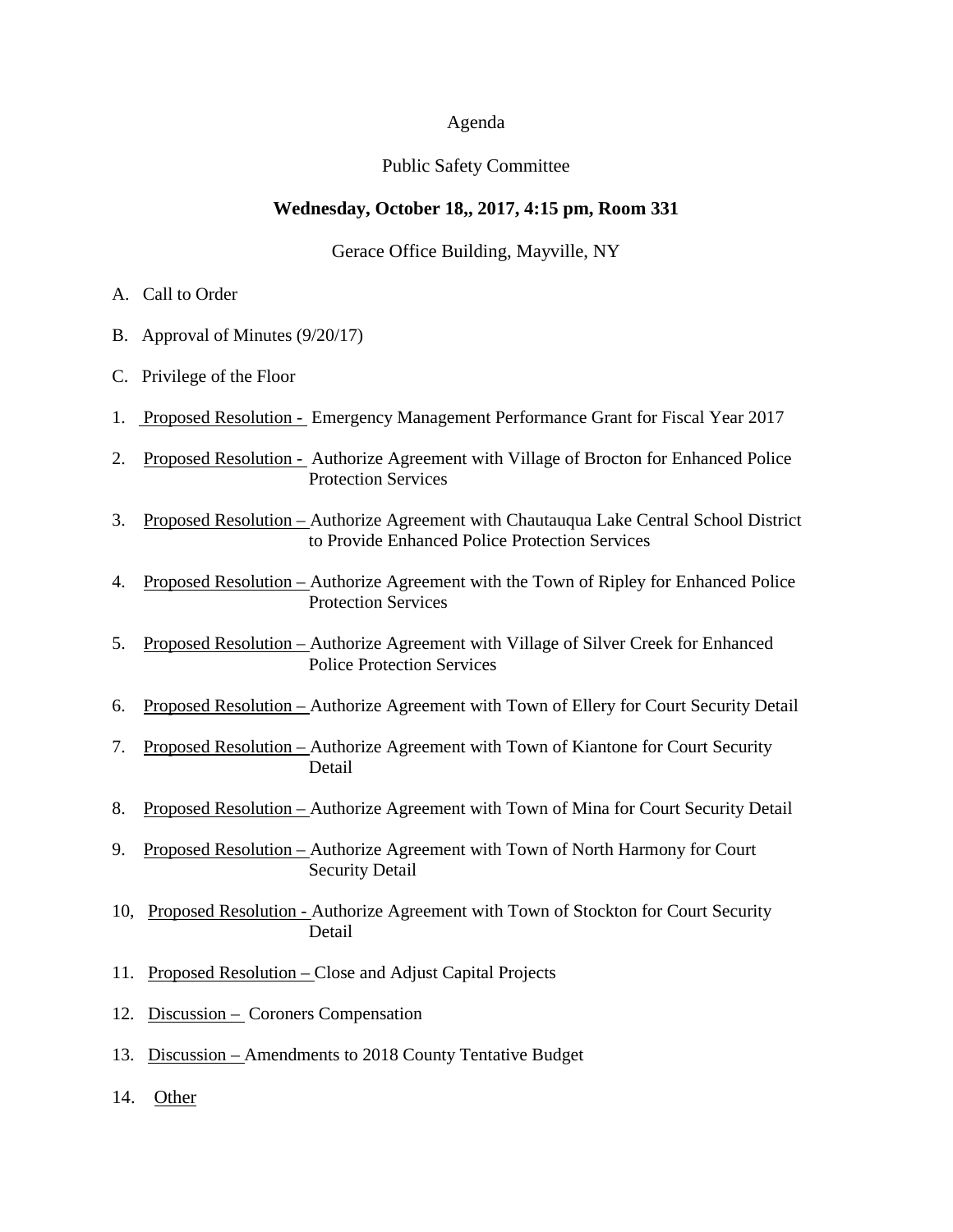

**TITLE:** Emergency Management Performance Grant for Fiscal Year 2017

**BY:** Public Safety and Audit & Control Committees:

**AT THE REQUEST OF:** County Executive Vincent W. Horrigan:

WHEREAS, the Office of Emergency Services was awarded funds from the New York State Division of Homeland Security and Emergency Services in the total amount of \$110,406.00 with a fifty percent (50%) in kind match from the County in the amount of \$55,203.00; and

WHEREAS, the grant is to help manage daily Emergency Management functions and to enhance planning, training, exercises, public preparedness, emergency alert and notification systems; and

WHEREAS, the grant period runs from October 1, 2016 through September 30, 2018, or as may be amended; and

WHEREAS, the expenses and revenues for the grant agreement are within the financial parameters of the adopted 2017 County budget; now therefore be it

RESOLVED, That the County Executive is hereby authorized to sign and execute all necessary agreements to accept the award and subsequent changes to work plans.

**\_\_\_\_\_\_\_\_\_\_\_\_\_APPROVED \_\_\_\_\_\_\_\_\_\_\_\_\_VETOES (VETO MESSAGE ATTACHED)**

**County Executive Date**

\_\_\_\_\_\_\_\_\_\_\_\_\_\_\_\_\_\_\_\_\_\_\_\_\_\_\_\_\_\_\_\_\_\_ \_\_\_\_\_\_\_\_\_\_\_\_\_\_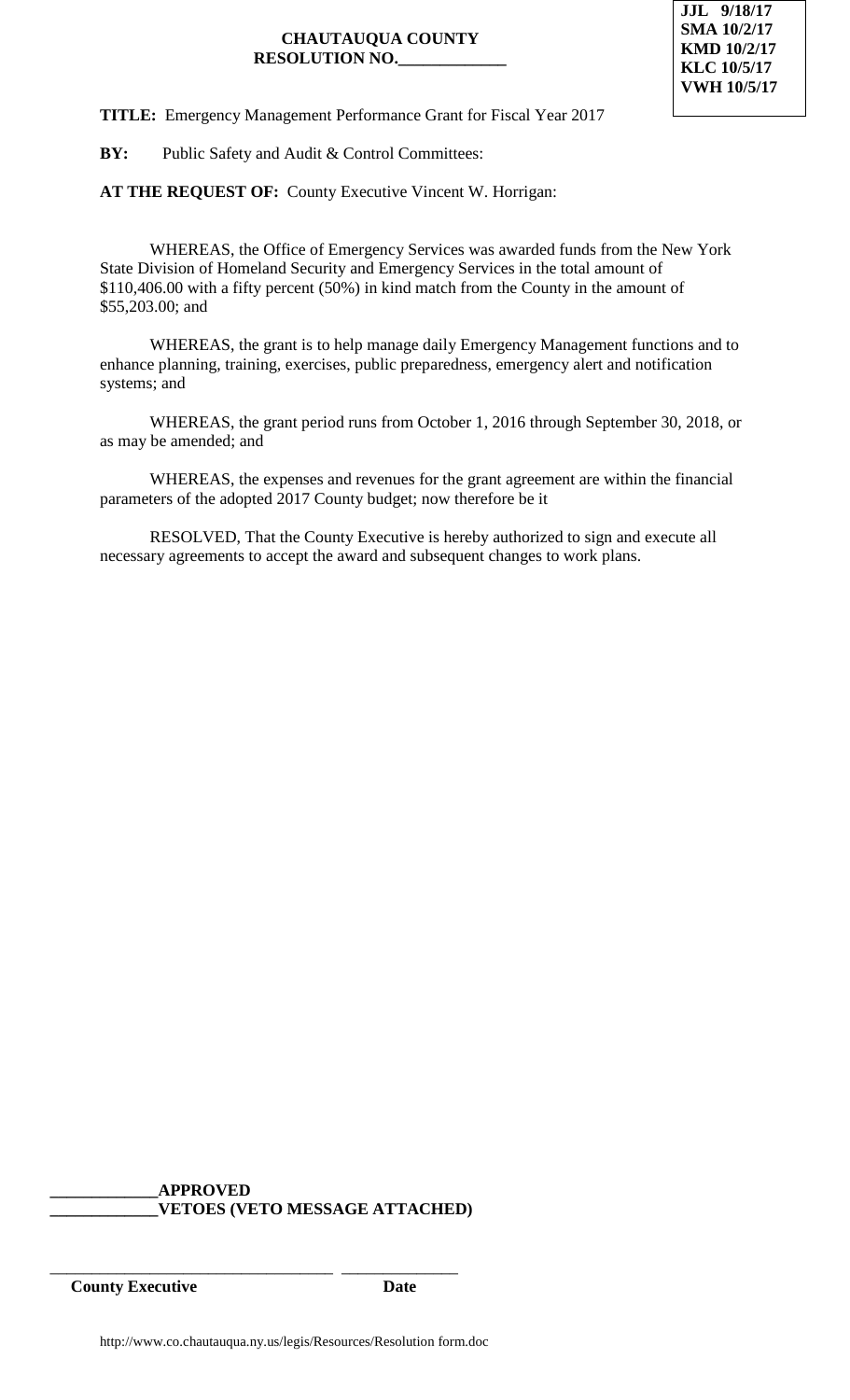**TITLE:** Authorize Agreement with Village of Brocton for Enhanced Police Protection Services



## **BY:** Public Safety and Audit & Control Committees:

**AT THE REQUEST OF:** County Executive Vincent W. Horrigan:

WHEREAS, the Village of Brocton has requested that the Chautauqua County Office of the Sheriff provide enhanced police services within the geographical boundaries of the Village during the 2018 calendar year; and

WHEREAS, the County Sheriff has negotiated a tentative agreement with the Village of Brocton for the period of January 1, 2018 through December 31, 2018, for an estimated cost not to exceed \$21,000.00, based on a regular hourly rate of at least \$39.58 and a holiday hourly rate of at least \$49.79; now therefore be it

RESOLVED, That the County Executive is authorized to execute an agreement with the Village of Brocton for enhanced police services as set forth above with revenues to be credited to account A.3110.R226.0000.

## **\_\_\_\_\_\_\_\_\_\_\_\_\_APPROVED \_\_\_\_\_\_\_\_\_\_\_\_\_VETOES (VETO MESSAGE ATTACHED)**

**\_\_\_\_\_\_\_\_\_\_\_\_\_\_\_\_\_\_\_\_\_\_\_\_\_\_\_\_\_\_\_\_\_\_\_\_ \_\_\_\_\_\_\_\_\_\_\_\_\_**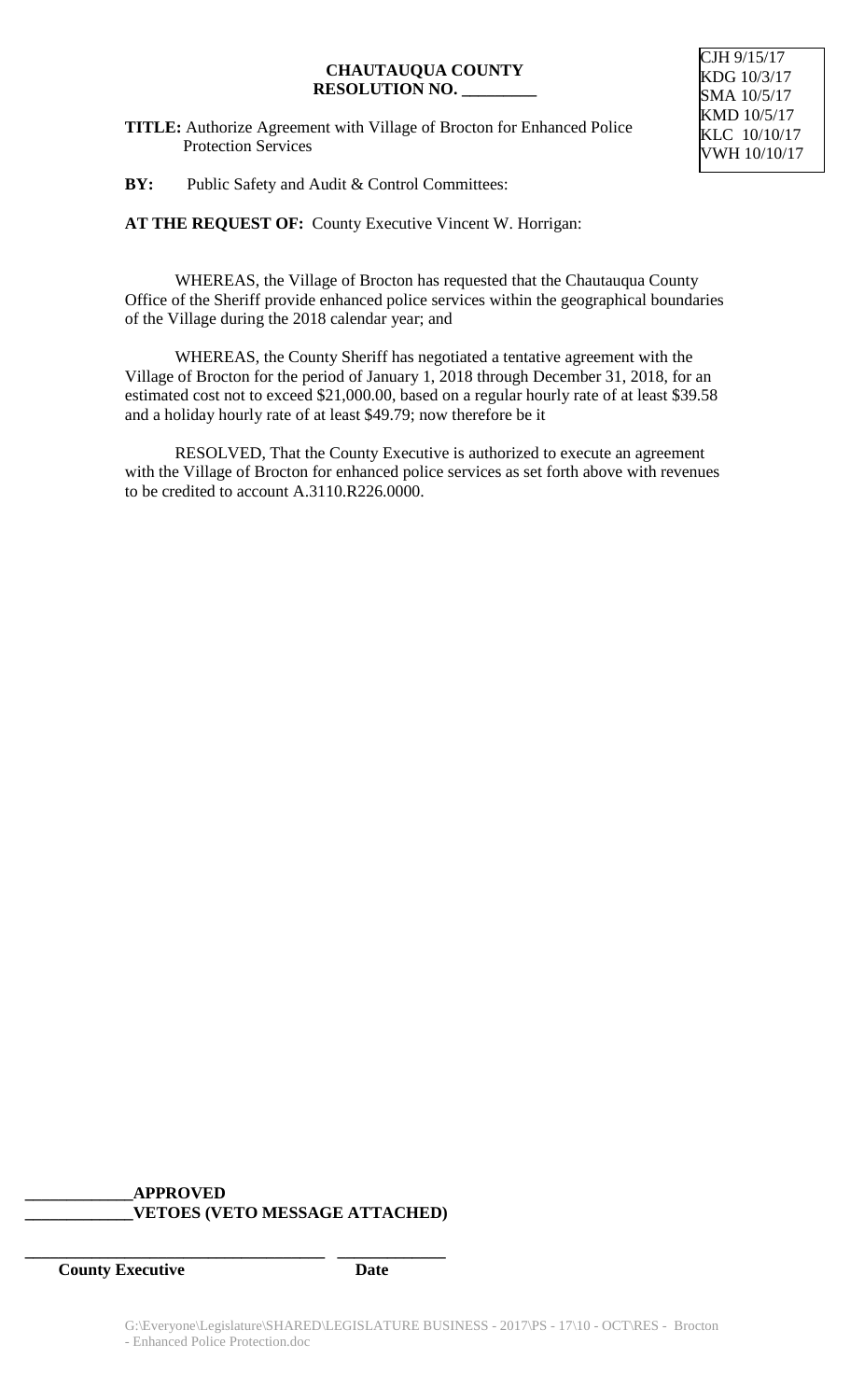

- **TITLE:** Authorize Agreement with Chautauqua Lake Central School District To Provide Enhanced Police Protection Services
- **BY:** Public Safety and Audit & Control Committees:

**AT THE REQUEST OF:** County Executive Vincent W. Horrigan:

WHEREAS, Chautauqua Lake Central School District has requested that the Chautauqua County Office of the Sheriff provide Deputy Sheriffs at sporting and social events at its schools; and

WHEREAS, the County Sheriff has negotiated a tentative agreement with Chautauqua Lake Central School District for the period from January 1, 2018 through December 31, 2018, for an estimated cost not to exceed \$3,000.00, based on an hourly rate of at least \$39.58; now therefore be it

RESOLVED, That the County Executive is authorized to execute an agreement with Chautauqua Lake Central School District for enhanced police protection services as set forth above with revenues to be credited to account A.3110.R226.0000.

## **\_\_\_\_\_\_\_\_\_\_\_\_\_APPROVED \_\_\_\_\_\_\_\_\_\_\_\_\_VETOES (VETO MESSAGE ATTACHED)**

**\_\_\_\_\_\_\_\_\_\_\_\_\_\_\_\_\_\_\_\_\_\_\_\_\_\_\_\_\_\_\_\_\_\_\_\_ \_\_\_\_\_\_\_\_\_\_\_\_\_**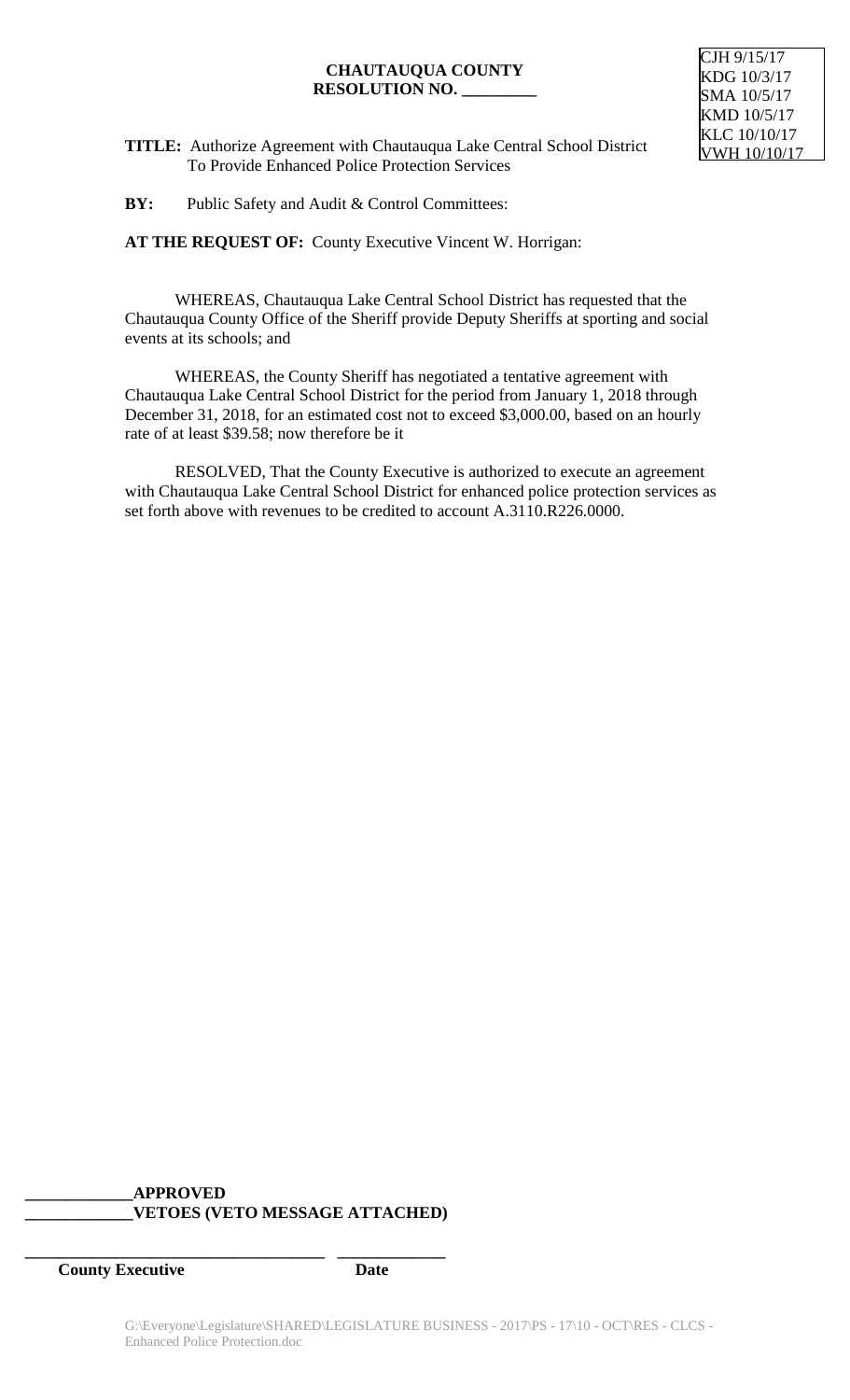

**TITLE:** Authorize Agreement with Town of Ripley for Enhanced Police Protection Services

**BY:** Public Safety and Audit & Control Committees:

**AT THE REQUEST OF:** County Executive Vincent W. Horrigan:

WHEREAS, the Town of Ripley has requested the Chautauqua County Office of the Sheriff provide enhanced police protection services within the geographic boundaries of the Township during the 2018 calendar year; and

WHEREAS, the Chautauqua County Sheriff has negotiated a tentative agreement with the Town of Ripley for the period of January 1, 2018 through December 31, 2018 for an estimated cost not to exceed \$32,000.00 based on an hourly rate of at least \$39.58 and a holiday hourly rate of at least \$49.79; now therefore be it

RESOLVED, That the County Executive is hereby authorized and empowered to execute an agreement with the Town of Ripley for enhanced police protection services as set forth above with revenues to be credited to account A.3110.R226.0000.

# **\_\_\_\_\_\_\_\_\_\_\_\_\_APPROVED \_\_\_\_\_\_\_\_\_\_\_\_\_VETOES (VETO MESSAGE ATTACHED)**

**\_\_\_\_\_\_\_\_\_\_\_\_\_\_\_\_\_\_\_\_\_\_\_\_\_\_\_\_\_\_\_\_\_\_\_\_ \_\_\_\_\_\_\_\_\_\_\_\_\_**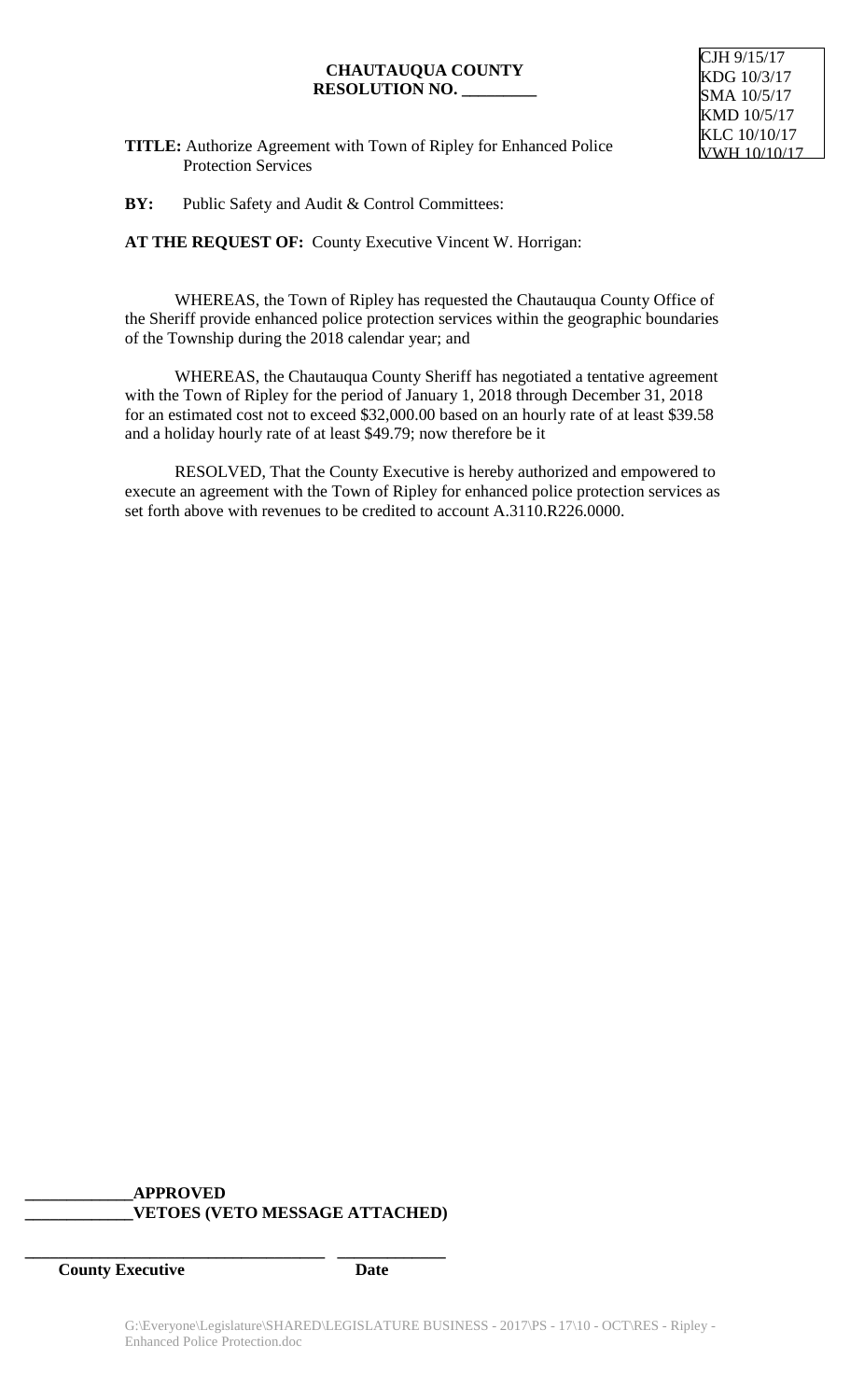- **TITLE:** Authorize Agreement with Village of Silver Creek for Enhanced Police Protection Services
- **BY:** Public Safety and Audit & Control Committees:

**AT THE REQUEST OF:** County Executive Vincent W. Horrigan:

WHEREAS, the Village of Silver Creek and the Town of Hanover have requested the Chautauqua County Office of the Sheriff provide enhanced police protection services within the geographical boundaries of the Village of Silver Creek and the Town of Hanover for the 2018 calendar year; and

WHEREAS, the Chautauqua County Office of the Sheriff has negotiated a tentative agreement with the Village of Silver Creek and the Town of Hanover for the period from January 1, 2018 through December 31, 2018 for an estimated cost not to exceed \$578,460; and

WHEREAS, expenditures associated with this agreement are included in the 2018 tentative budget; now therefore be it

RESOLVED, That the County Executive is hereby authorized to and empowered to execute an agreement with the Village of Silver Creek for enhanced police protection services as set forth above with revenues to be credited to account A.3110.R226.0000.

# **\_\_\_\_\_\_\_\_\_\_\_\_\_APPROVED \_\_\_\_\_\_\_\_\_\_\_\_\_VETOES (VETO MESSAGE ATTACHED)**

**\_\_\_\_\_\_\_\_\_\_\_\_\_\_\_\_\_\_\_\_\_\_\_\_\_\_\_\_\_\_\_\_\_\_\_\_ \_\_\_\_\_\_\_\_\_\_\_\_\_**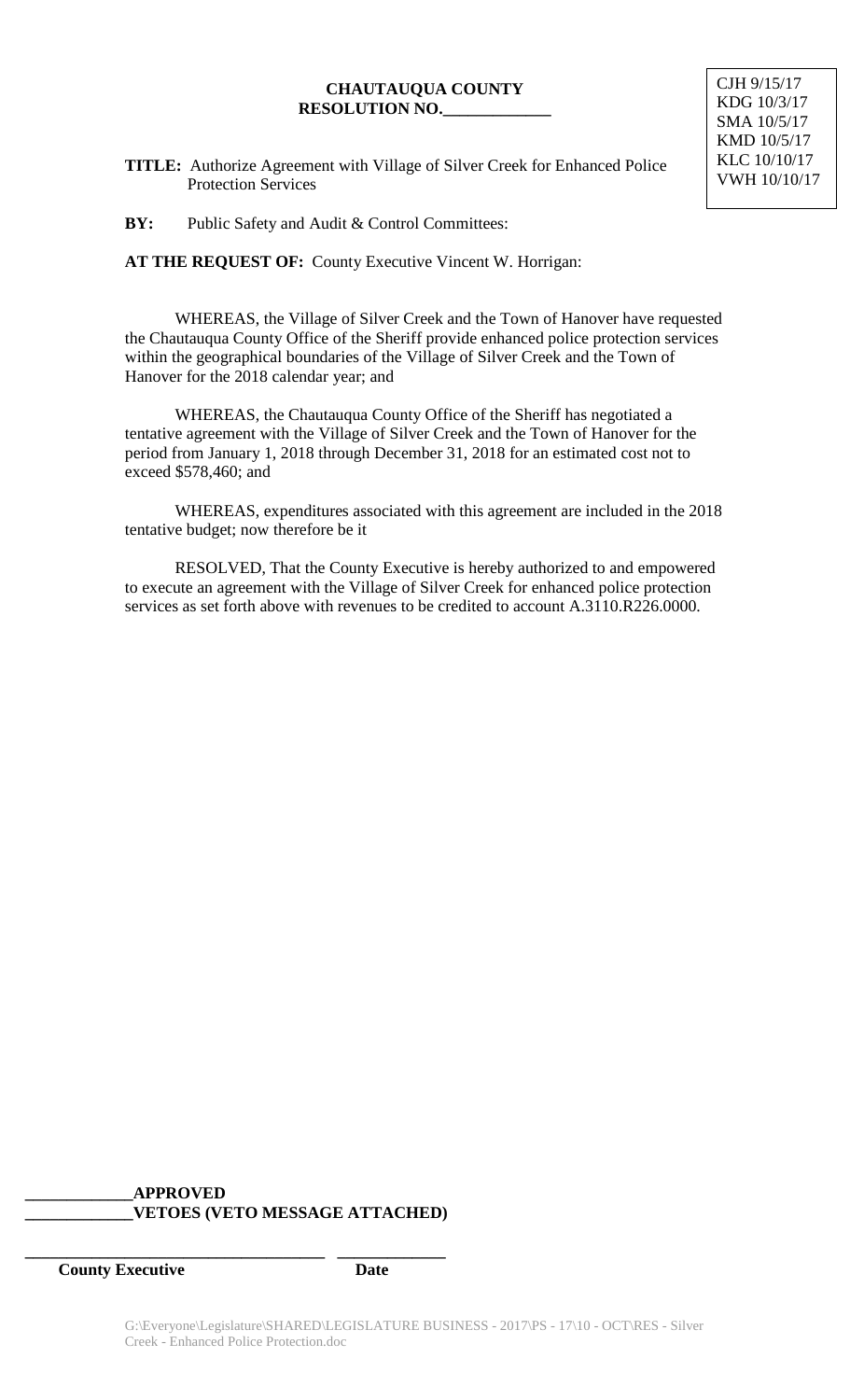**TITLE:** Authorize Agreement with Town of Ellery for Court Security Detail

**BY:** Public Safety and Audit & Control Committees:

**AT THE REQUEST OF:** County Executive Vincent W. Horrigan:

WHEREAS, the Town of Ellery has requested that the Chautauqua County Office of the Sheriff provide part-time deputy sheriffs for court security detail on designated court nights; and

WHEREAS, the County Sheriff has negotiated a tentative agreement with the Town of Ellery for the period of January 1, 2018 through December 31, 2018, for an estimated cost not to exceed \$2,500.00, based on an hourly rate of at least \$29.49; now therefore be it

RESOLVED, That the County Executive is authorized and empowered to execute an agreement with the Town of Ellery for court security as set forth above, with revenues to be credited to account A.1162.1110.R226.000.

## **\_\_\_\_\_\_\_\_\_\_\_\_\_APPROVED \_\_\_\_\_\_\_\_\_\_\_\_\_VETOES (VETO MESSAGE ATTACHED)**

**\_\_\_\_\_\_\_\_\_\_\_\_\_\_\_\_\_\_\_\_\_\_\_\_\_\_\_\_\_\_\_\_\_\_\_\_ \_\_\_\_\_\_\_\_\_\_\_\_\_**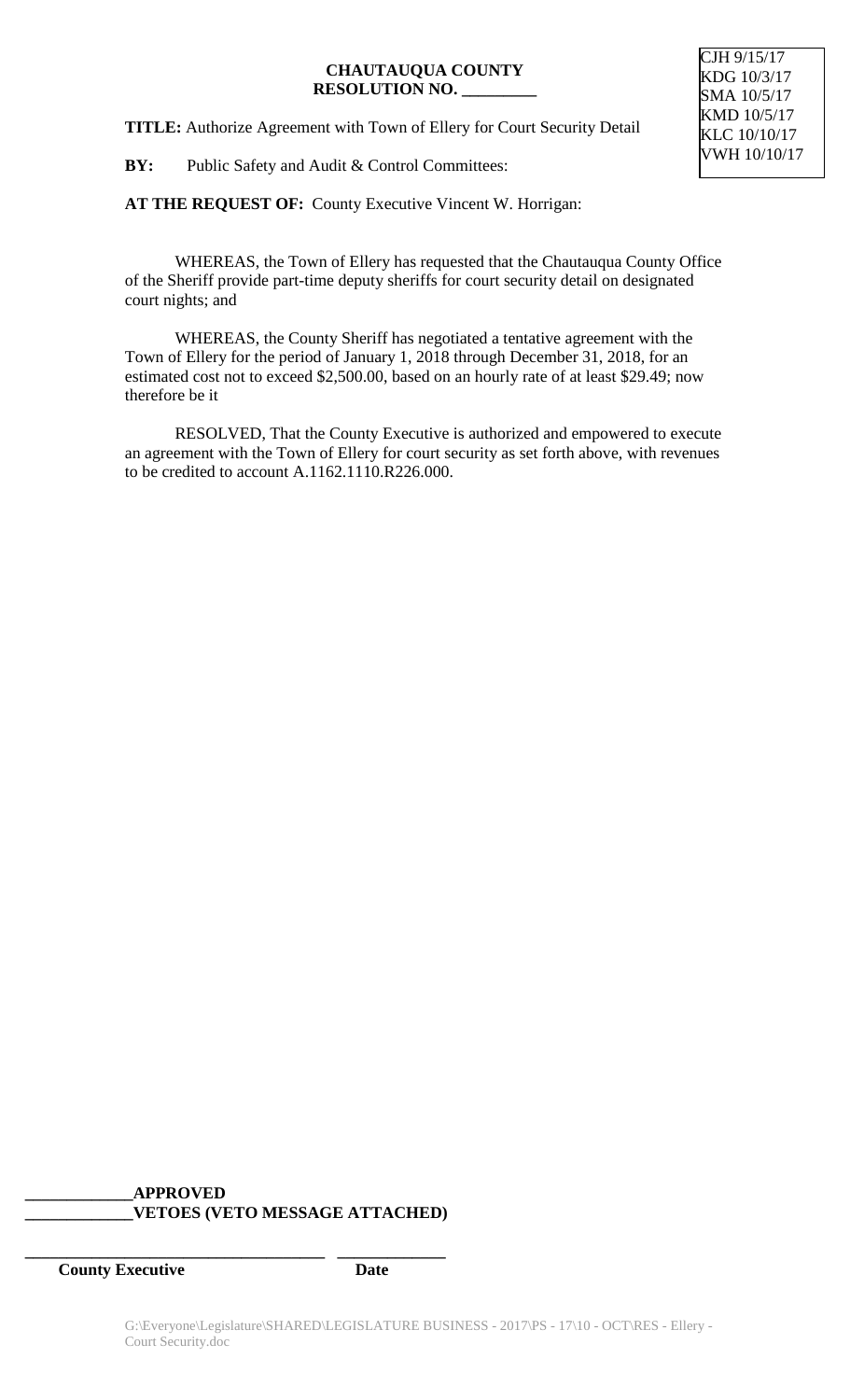

**TITLE:** Authorize Agreement with Town of Kiantone for Court Security Detail

**BY:** Public Safety and Audit & Control Committees:

**AT THE REQUEST OF:** County Executive Vincent W. Horrigan:

WHEREAS, the Town of Kiantone has requested that the Chautauqua County Office of the Sheriff provide part-time deputy sheriffs for court security detail on designated court nights; and

WHEREAS, the County Sheriff has negotiated a tentative agreement with the Town of Kiantone for the period of January 1, 2018 through December 31, 2018, for an estimated cost not to exceed \$6,500.00, based on an hourly rate of at least \$29.49; now therefore be it

RESOLVED, That the County Executive is authorized and empowered to execute an agreement with the Town of Kiantone for court security as set forth above, with revenues to be credited to account A.1162.1110.R226.000.

# **\_\_\_\_\_\_\_\_\_\_\_\_\_APPROVED \_\_\_\_\_\_\_\_\_\_\_\_\_VETOES (VETO MESSAGE ATTACHED)**

**\_\_\_\_\_\_\_\_\_\_\_\_\_\_\_\_\_\_\_\_\_\_\_\_\_\_\_\_\_\_\_\_\_\_\_\_ \_\_\_\_\_\_\_\_\_\_\_\_\_**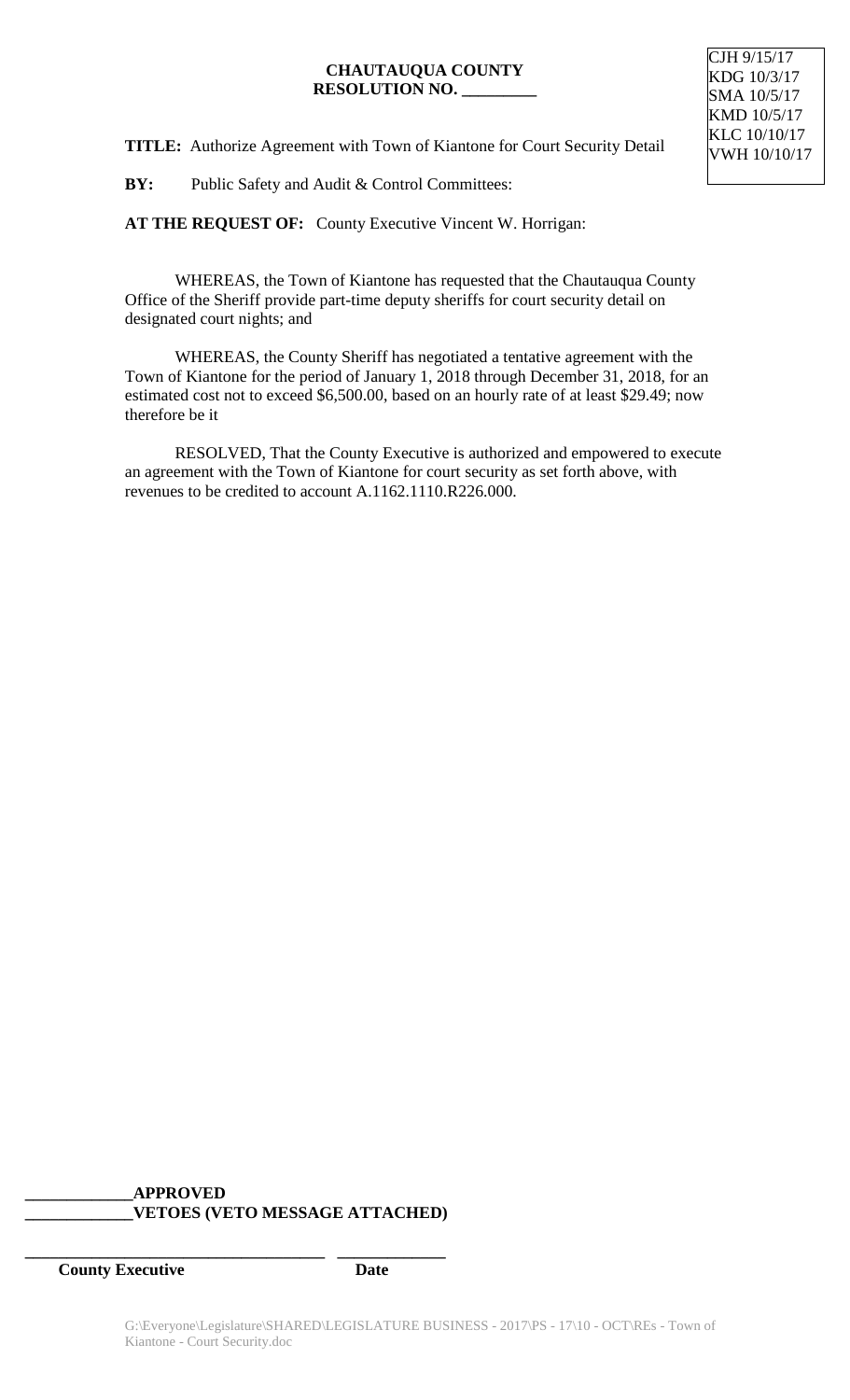

**TITLE:** Authorize Agreement with Town of Mina for Court Security Detail

**BY:** Public Safety and Audit & Control Committees:

**AT THE REQUEST OF:** County Executive Vincent W. Horrigan:

WHEREAS, the Town of Mina has requested that the Chautauqua County Office of the Sheriff provide part-time deputy sheriffs for court security detail on designated court nights; and

WHEREAS, the County Sheriff has negotiated a tentative agreement with the Town of Mina for the period of January 1, 2018 through December 31, 2018, for an estimated cost not to exceed \$2,000.00, based on an hourly rate of at least \$29.49; now therefore be it

RESOLVED, That the County Executive is authorized and empowered to execute an agreement with the Town of Mina for court security as set forth above, with revenues to be credited to account A.1162.1110.R226.000.

# **\_\_\_\_\_\_\_\_\_\_\_\_\_APPROVED \_\_\_\_\_\_\_\_\_\_\_\_\_VETOES (VETO MESSAGE ATTACHED)**

**\_\_\_\_\_\_\_\_\_\_\_\_\_\_\_\_\_\_\_\_\_\_\_\_\_\_\_\_\_\_\_\_\_\_\_\_ \_\_\_\_\_\_\_\_\_\_\_\_\_**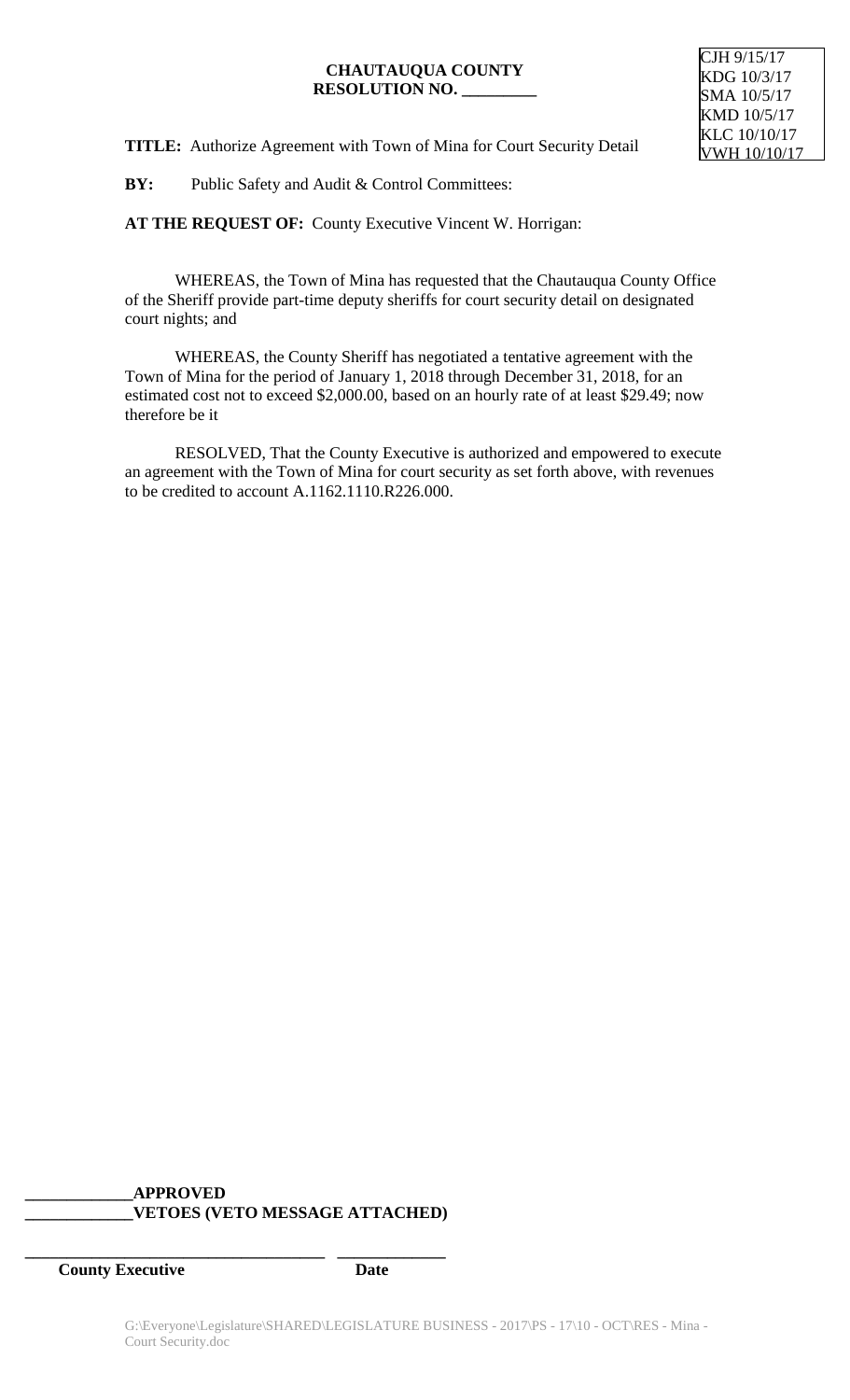

**TITLE:** Authorize Agreement with Town of North Harmony for Court **Security Detail** 

**BY:** Public Safety and Audit & Control Committees:

**AT THE REQUEST OF:** County Executive Vincent W. Horrigan:

WHEREAS, the Town of North Harmony has requested that the Chautauqua County Office of the Sheriff provide court security officers on designated court nights; and

WHEREAS, the County Sheriff has negotiated a tentative agreement with the Town of North Harmony for the period of January 1, 2018 through December 31, 2018, for an estimated cost not to exceed \$7,000.00 based on an hourly rate of at least \$29.49; now therefore be it

RESOLVED, That the County Executive is authorized and empowered to execute an agreement with the Town of North Harmony for court security as set forth above, with revenues to be credited to account A.1162.1110.R226.000.

# **\_\_\_\_\_\_\_\_\_\_\_\_\_APPROVED \_\_\_\_\_\_\_\_\_\_\_\_\_VETOES (VETO MESSAGE ATTACHED)**

**\_\_\_\_\_\_\_\_\_\_\_\_\_\_\_\_\_\_\_\_\_\_\_\_\_\_\_\_\_\_\_\_\_\_\_\_ \_\_\_\_\_\_\_\_\_\_\_\_\_**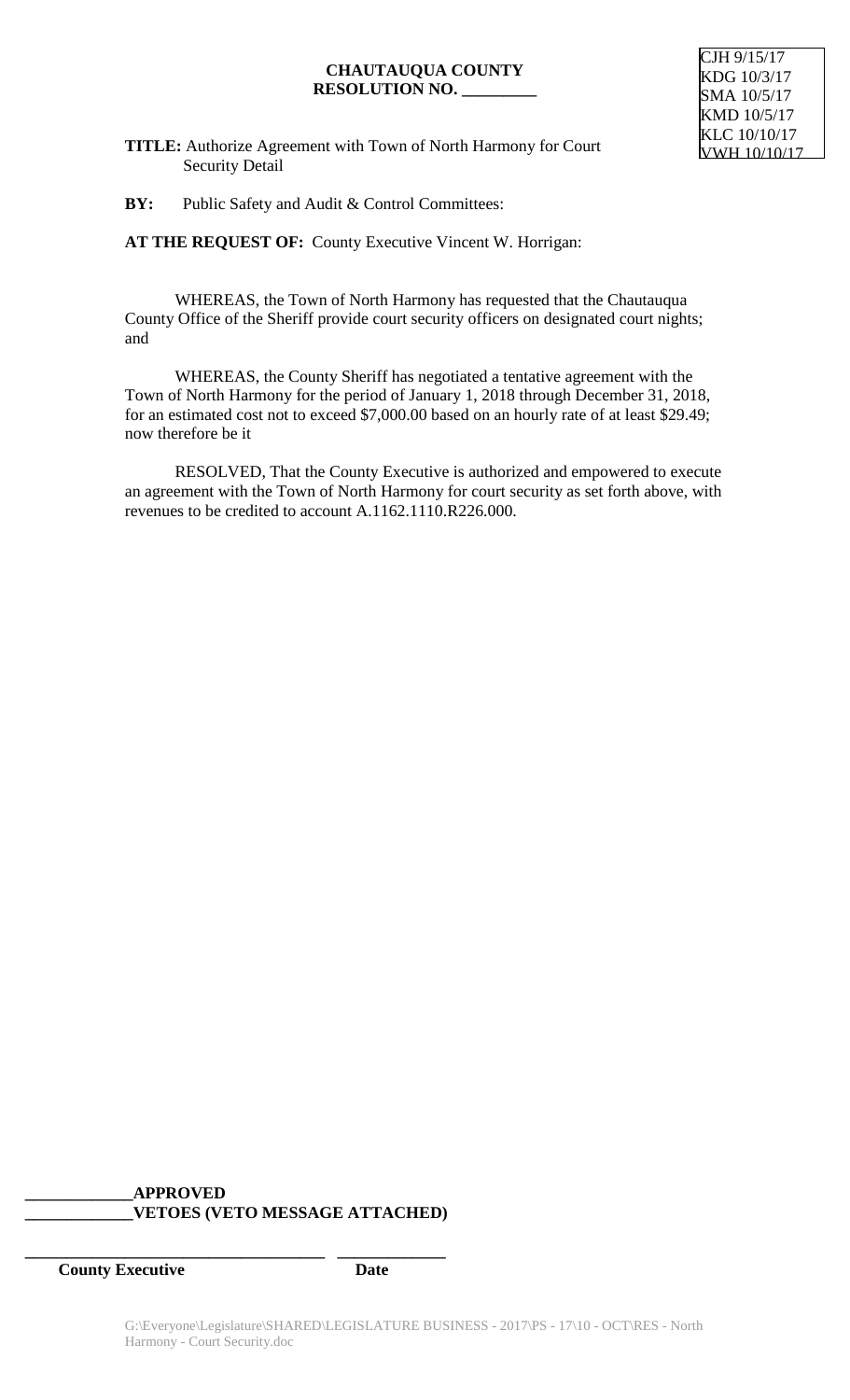**TITLE:** Authorize Agreement with Town of Stockton for Court Security Detail

**BY:** Public Safety and Audit & Control Committees:

**AT THE REQUEST OF:** County Executive Vincent W. Horrigan:

WHEREAS, the Town of Stockton has requested that the Chautauqua County Office of the Sheriff provide part-time deputy sheriffs for court security detail on designated court nights; and

WHEREAS, the County Sheriff has negotiated a tentative agreement with the Town of Stockton for the period of January 1, 2018 through December 31, 2018, for an estimated cost not to exceed \$6,000.00, based on an hourly rate of at least \$29.49; now therefore be it

RESOLVED, That the County Executive is authorized and empowered to execute an agreement with the Town of Stockton for court security as set forth above, with revenues to be credited to account A.1162.1110.R226.000.

## **\_\_\_\_\_\_\_\_\_\_\_\_\_APPROVED \_\_\_\_\_\_\_\_\_\_\_\_\_VETOES (VETO MESSAGE ATTACHED)**

**\_\_\_\_\_\_\_\_\_\_\_\_\_\_\_\_\_\_\_\_\_\_\_\_\_\_\_\_\_\_\_\_\_\_\_\_ \_\_\_\_\_\_\_\_\_\_\_\_\_**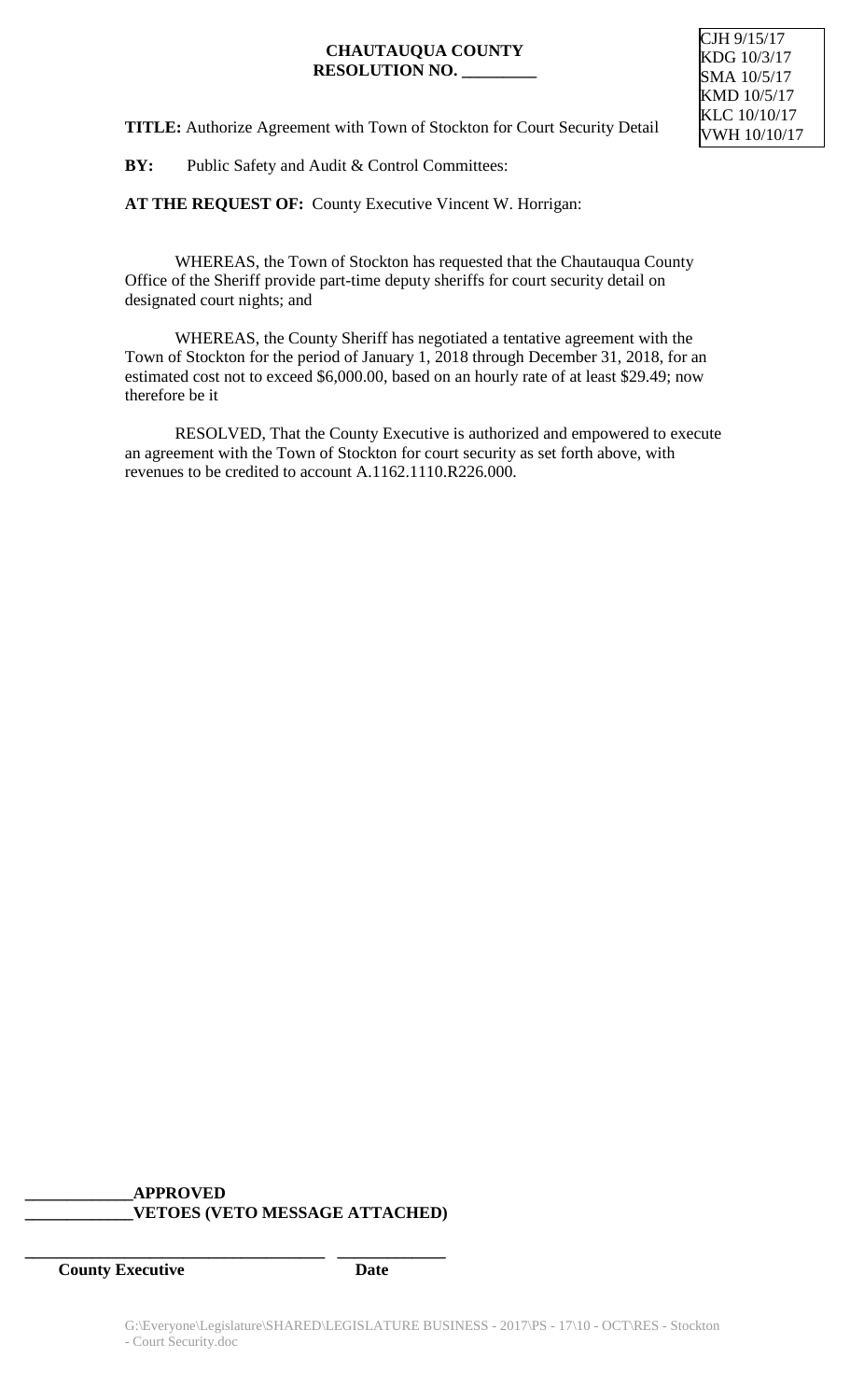**TITLE:** Close and Adjust Capital Projects

**BY:** Public Facilities, Public Safety, Human Services, Planning & Economic Development and Audit & Control Committees:

**AT THE REQUEST OF:** County Executive Vincent W. Horrigan

WHEREAS, the following capital projects have been completed and can be closed

H.2490.00863 Community College Tuition—Manufacturing Tech Renova (2012) H.3410.14967 Basic Fire Academy—Burn Bldg Reconst—TCC (2016) H.6010.31969 Social Services Admin—Ctl Intake Space SCOB Reno (2016) H.1620.25925 Buildings & Grounds--GOB Water Treatment (2014) H.1620.534 Buildings & Grounds--ADA Compliance (1994, 2009) H.5130.25811 Road Machinery--Mobile Data Collect Syst (2010) H.5130.25904 Road Machinery--Sheridan Shop HVAC Upgrade (2016) H.5130.25952 Road Machinery--Sheridan Shop Masonry Rest (2016) H.5610.25971 Chautauqua County Airport—Replace Front Mower—Jmst (2017) H.5630.25943 Bus Operations—CARTS Flooring Repl (2016) H.6420.673 Promotion of Industry—Edgewood Warehouse (2007) H.4010.32927 Public Health Admin—HRC 4<sup>th</sup> Floor Secure Door (2014) H.7110.656 Parks—Erlandson Park Phase II (2007)

### ; and

WHEREAS, closure of the capital projects listed above will return more than \$300,000 to the Reserve for Capital; and

WHEREAS, the scope of capital project H.2490.550 Community College Tuition—JCC Capital (1996) has changed and so an estimated surplus of \$1,040,000 will be returned to the reserve for capital when the project is closed; now therefore be it

RESOLVED, That the Director of Finance close the capital projects listed above, and reconcile, post adjustments and begin capitalization as necessary; and be it further

RESOLVED, That, upon completion of audit and reconciliation of the closed capital projects, any surplus or deficit be adjusted to the appropriate Fund or Reserve for Capital; and be it further

RESOLVED, That A Fund Balance is appropriated as follows:

#### INCREASE THE USE OF FUND BALANCE:

\_\_\_\_\_\_\_\_\_\_\_\_\_\_\_\_\_\_\_\_\_\_\_\_\_\_\_\_\_\_\_\_\_\_ \_\_\_\_\_\_\_\_\_\_\_\_\_\_

A.----.----.878.0000 Fund Balance, Reserved Fund Balance—Reserve for Capital \$100,189

; and be it further

RESOLVED, That the Director of Finance is hereby authorized and directed to make the following changes to the 2017 Capital Budget:

INCREASE APPROPRIATION ACCOUNT:<br>A.9950.----.9 Interfund Transf Interfund Transfers—Transfer to Capital \$100,189

**\_\_\_\_\_\_\_\_\_\_\_\_\_APPROVED \_\_\_\_\_\_\_\_\_\_\_\_\_VETOES (VETO MESSAGE ATTACHED)**